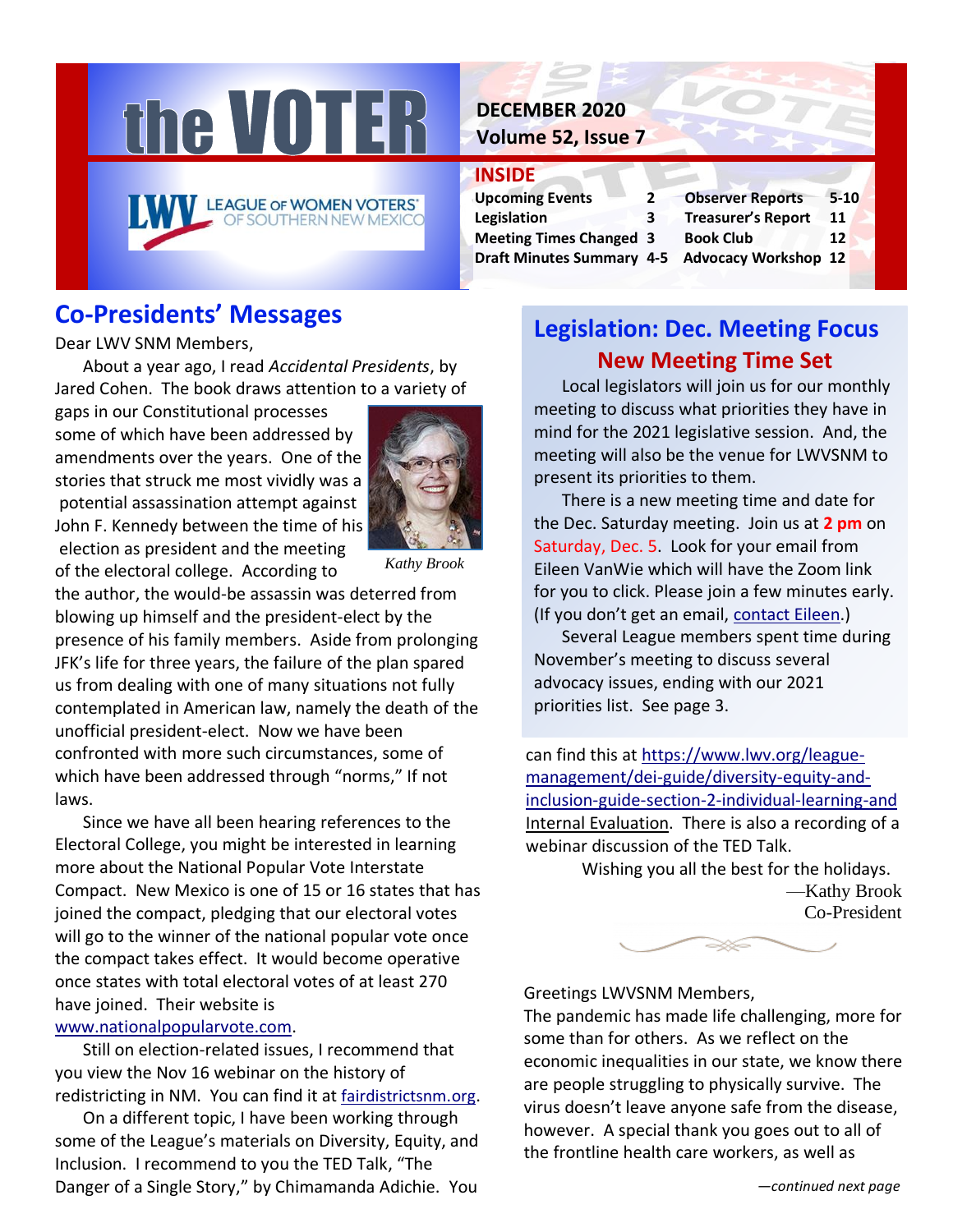# **Co-Presidents' Messages (cont.)**

essential workers that are keeping our world alive. With Thanksgiving just completed, hopefully you took time to think about being grateful for what you have.

Kathy and I were lucky to recently be invited to the Unitarian Universalist Church Roundtable to discuss the election process. Doing research for that discussion was

valuable for me to begin analyzing what happened. There is much more study needed to better understand the complex process, which will continue until Jan. 20.

We can be very proud of the election system in New Mexico. There are many strengths to it, including paper ballots,



online tools, early voting, organized poll

*Eileen VanWie*

sites, and short waiting lines at the polls. The Massachusetts Institute of Technology (MIT) Election Performance Index rates New Mexico in the top five of our country. Thanks go out to our Secretary of State Maggie Toulouse Oliver and to most of our county clerks, including Doña Ana County, for supporting accessible, free, fair, and safe elections.

The election revealed that we cannot make judgements based on election polls. We are obviously a very divided country. There are divisions between urban and rural areas, divisions among religious and ethnic groups. As members of a League, we must all be more civically engaged publicly than ever before and strongly advocate for issues that will re-strengthen our democracy.

The League of Women Voters of the United States has had a "Making Democracy Work" campaign since the late 1990s. It started to maintain the power of our representative democracy in the hands of the people at every level of government. It focused on five key indicators of a healthy democracy: voter participation, campaign finance reform, diversity of representation, civic education and knowledge, and civic participation. Over the years additional issues were added to the campaign. In May 2019, the LWV joined with the Declaration for American Democracy Coalition writing to all candidates running for President of the U.S.A., seeking their commitment to comprehensive democracy reform, where everyone participates. Perhaps this needs to be our focus in the coming years.

Stay safe!

With warm regards, Eileen VanWie Co-President

# **UPCOMING EVENTS**

#### **DECEMBER 2020**

- Dec. 1, Tues.: **Board JEDI Review**, 2pm, via Zoom. Contact [Eileen](mailto:vanwieek@yahoo.com) if interested in the work on the JEDI Strategic Action Plan.
- Dec. 5, Sat.: **Advocacy Workshop**, 10am-Noon to prepare for '21 Legislative session (See p.12)
- Dec. 5, Sat.: **General Meeting**, 2 pm via Zoom *(new date and time);* watch for your email from Eileen [\(vanwieek@yahoo.com\)](mailto:vanwieek@yahoo.com) to attend the meeting. TOPIC: 2021 Legislative Priorities with our Legislators.
- Dec. 21, Mon.: **Board Meeting**, **1:30 pm,** *(new time)* via Zoom. [Contact Eileen VanWie](mailto:vanwieek@yahoo.com) in advance if you would like an email with a Zoom invite.
- Dec. 21, Mon.: **Affordable Housing Committee**, 4pm, contact Beth Bardwell for information or a Zoom link [\(betbardwell@gmail.com\)](mailto:betbardwell@gmail.com)

#### **JANUARY 2021**

Jan. 9, Sat.: **General Meeting**, 2pm, via Zoom. Las Cruces attorney Denise Torres will discuss the Judges' election/retention process and the Judicial Performance Evaluation Commission which she chairs.

## *2020/21 LEAGUE OF WOMEN VOTERS OF SOUTHERN NEW MEXICO BOARD:*

**Eileen VanWie & Kathy Brook – Co-Presidents OPEN – Vice President Johnnie R. Aldrich – Secretary Sadie Valverde – Treasurer Kim Sorensen – Immediate Past President Maryellen Kebbel – Membership Director Erika Graf-Webster – Youth Engagement Director Dale Yeo & Helen Zagona – Voter Services Directors Jo Galván Nash – Public Relations Director Sharon Thomas (chair) & Judith LaPointe – Nominating Committee**

**P.O. Box 15142 • Las Cruces, NM 88004 575.524.VOTE (8683) [www.lwvsnm.org](http://www.lwvsnm.org/)**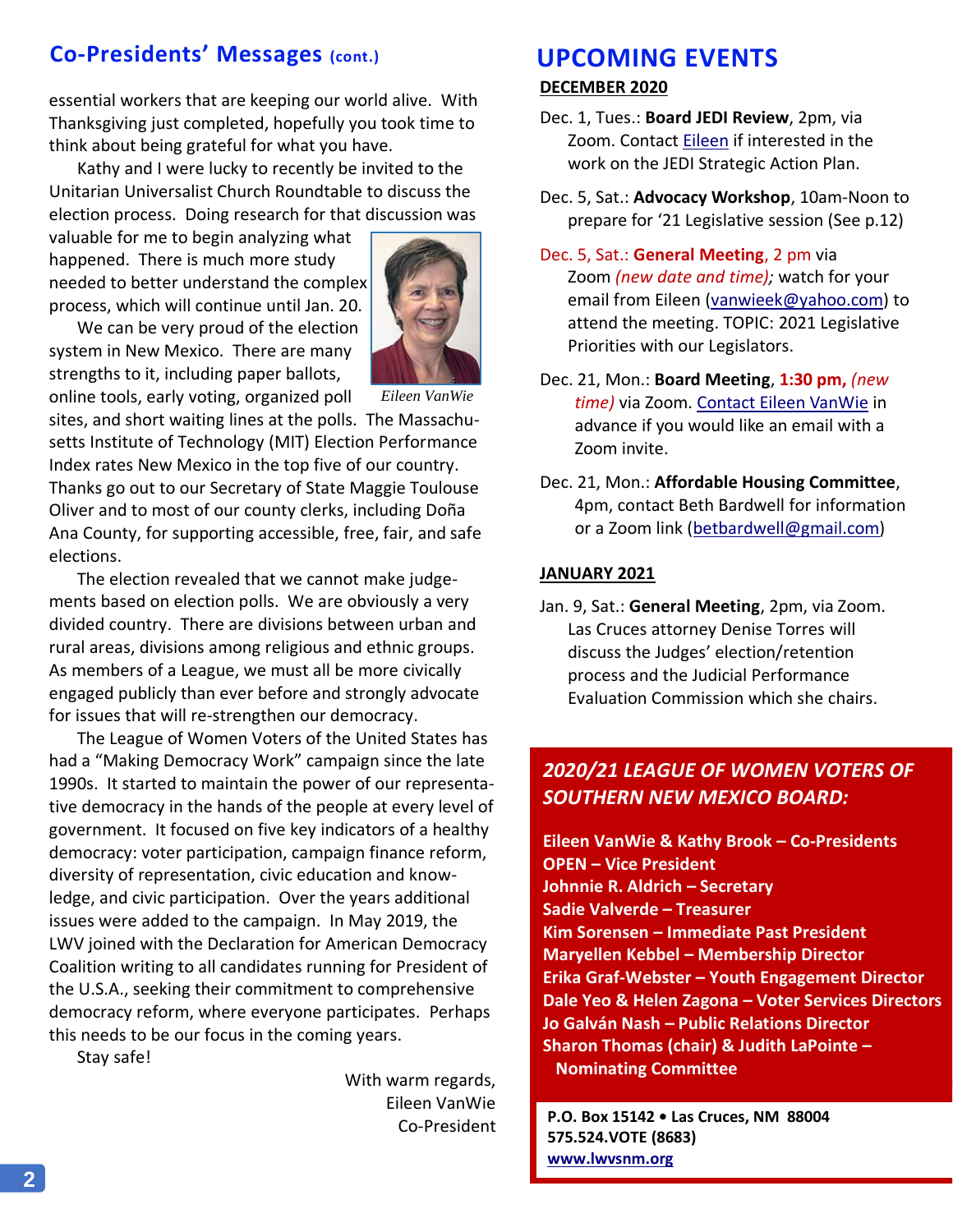

# **LWVSNM to Advocate for Legislation**

In recent communications from Dick Mason, it appears that the Primary Elections issue is expected to be important discussion by the state LWV at the 2021 Legislative session. In addition, the State has developed its set of legislative priorities:

- Tax Reform and Revenue for Essential Services
- Reproductive Rights
- Redistricting Reform

In Las Cruces, the LWVSNM Board recently spent considerable time developing local priorities for the upcoming session:

- 1. Health Security Act (2019 SB 279)
- 2. Educational Funding:
	- Increase funding for multicultural materials and learning technology necessary for distance learning.
	- Allow school districts to use prior year student enrollment calculations (2019/20) to avoid significant decreases in funding due to declining enrollment during the COVID-19 pandemic.
	- **Allow retired, certified educators to return to work in public schools immediately without penalty** in order to address the state's teacher shortages.
- 3. Broadband available as an essential public utility for all New Mexicans.
- 4. Green energy that protects our environment and promotes responsible stewardship of our natural resources.

These issues will be discussed with area legislators at the LWVSNM regular meeting on **Saturday, Dec. 5** (via Zoom) at **2 p.m**. Please join the discussion via Zoom.

LWVSNM members recently received an email from Eileen VanWie emphasizing that the League's protocol is to speak with one voice. Co-Presidents VanWie and Kathy Brook will be providing the local information that represents our organization. At the State level, we have specific lobbyists that represent the LWV of New Mexico. "We also encourage all members to advocate for political issues with our Legislators and elected officials as individuals," VanWie said. Elected Officials need to hear from "we, the people."

Check out the *Who's Who [Directory of Elected Officials](https://www.lwvsnm.org/whos-who/)* on our website for existing and newly elected officials' contact information.

--------------------------------

Members also are encouraged to subscribe to the Action Lis[t LWV NM Action Mailing List](https://www.lwvnm.org/mailinglists.html) to be contacted with action alerts related to the legislature, voter education, and other political things of interest. Please check out the "Rules for League Mailing Lists" also at this website.

## **NEW MEETING TIMES**

Times for the monthly business meetings are being adjusted to accommodate calendars and to avoid conflicts with other civic and government meetings.

The Dec. 2020 meeting will be on the first Saturday, but remaining business meetings in 2021 will be held on the  $2^{nd}$  Saturdays and will begin at 2 p.m.

**2021 Regular Monthly Business Meetings**:

2 rd Saturdays at 2:00 p.m. (not 10:00 a.m.) via Zoom

# **2020/2021 Board Meetings:**

3 rd Mondays at 1:30 p.m. (not 2:00 p.m.) via Zoom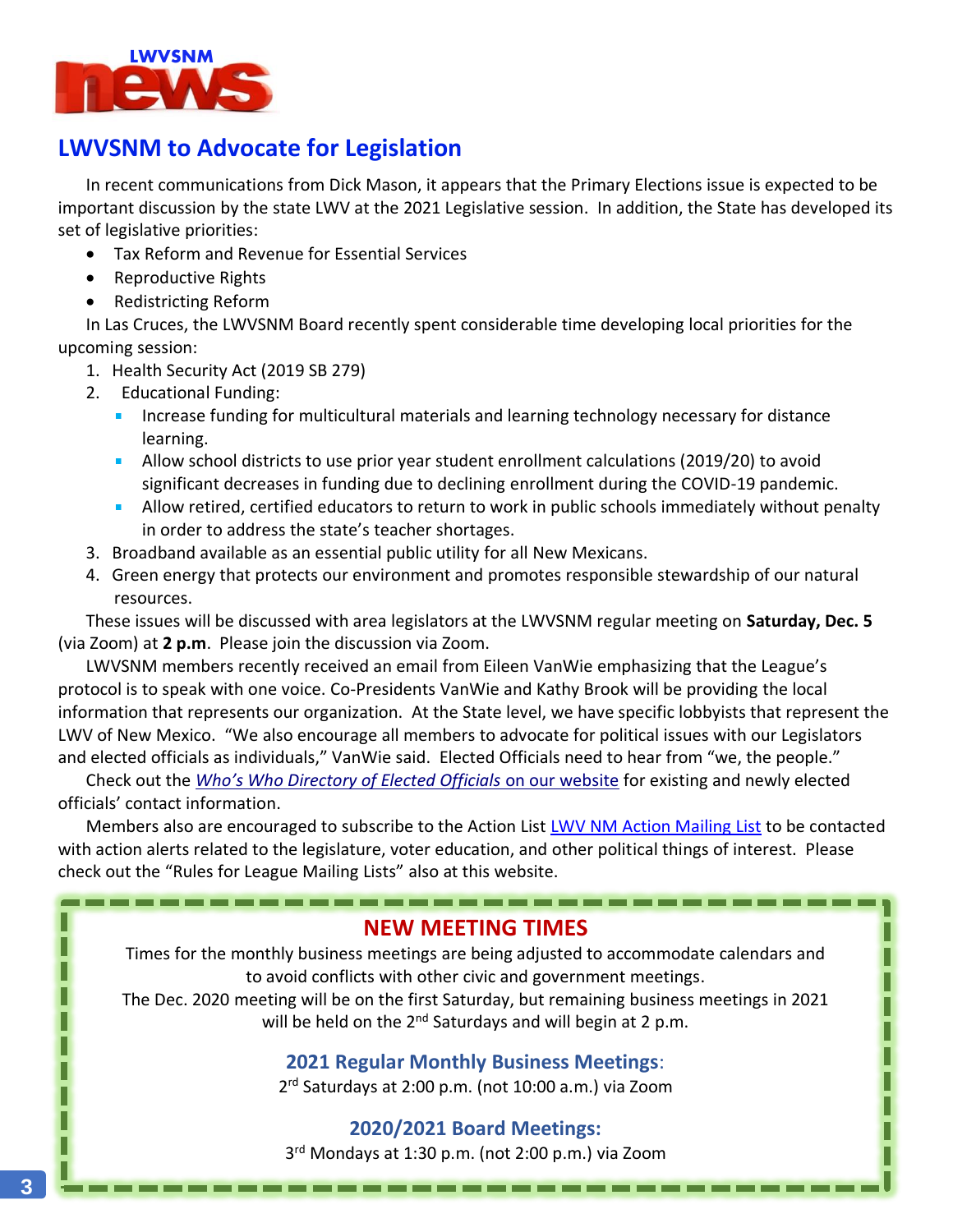

#### **DRAFT SUMMARY OF MINUTES (Complete set of minutes will be sent to League Members)**

**LWVSNM Board Meeting**

Monday, November 16, 2020 • Via online Zoom, 2-4pm

*Board Members Present: Kathy Brook and Eileen VanWie, Co-Presidents; Johnnie Aldrich, Secretary; Erika Graf-Webster, Youth Engagement Dir.; Jo Galván Nash, PR Dir.; Kim Sorenson, Past-President; Sadie Valverde, Treasurer; Dale Yeo, Voter Services Dir.*

LWV NM has selected legislative priorities for advocacy: Redistricting, Decriminalization of Abortion, and Primary Election. After quite a bit of discussion, the LWV SNM Board approved the following list of 2021 legislative issues as priorities when the legislature convenes in January 2021:

- 1) Health Security Act (2019 SB 279);
- 2) Educational Funding, specifically:
	- a) Increase funding for online learning materials, including multicultural and technology;
	- b) Allow school districts to use prior-year student enrollment calculations (2019/20) to avoid decreases in funding due to declining enrollment during the COVID-19 pandemic.
	- c) Allow retired, certified educators to return to work in public schools immediately without penalty in order to address the state's teacher shortages.
- 3) Broadband availability as an essential public utility for all New Mexicans
- 4) Green energy that protects our environment and promotes responsible stewardship of our natural resources.

LWVNM sponsors an Action Committee chaired by Dick Mason that advocates extensively during the session. The committee provides information about specific legislation addressing League priorities and the names of committee members in which bills are being considered. Individual members are encouraged to sign on to this committee by email: [act@lwvnm.org](mailto:act@lwvnm.org) where members can also get information about other issues of their own choosing.

Because ZOOM meetings will likely continue for a few more months, the Board has adopted a process for voting online on issues that come up for consideration between the regularly scheduled meetings. Under the "Members" menu of the League's website, **[click to review the new policy](https://www.lwvsnm.org/members/) on Electronic Voting**.

One such issue was a request to support "the *Learning Action Buffet* efforts to influence equity in New Mexico public education" by signing its Equity Pledge. After an online motion was moved and seconded, two days of online discussion followed. Final Vote: 3-yes, 7-no; Motion Failed.

The Board considered once more the possibility of joining one of the three local Chambers of Commerce (Greater Las Cruces, Hispanic, or Green). Jo had gathered information from the other NM Leagues about their practices in regard to such memberships. Eileen announced that the annual membership of the GLCCC would be \$200.00 for an organization and that some of its positions do not agree with ours. Dale suggested that we also investigate the Green Chamber more thoroughly. Erika spoke in favor of joining a chamber in order to have more opportunities for public exposure of League positions. The decision was tabled for further review.

Sadie reported the current bank balance is \$3,692.40, of which \$1,567 is funds committed for the operation of various committees. Maryellen, who could not attend, sent a written report indicating that current membership stands at 99. **(Eileen pointed out that adding just one more member before January 31, 2021 would allow us to send one more delegate to LWV state and national conventions.)**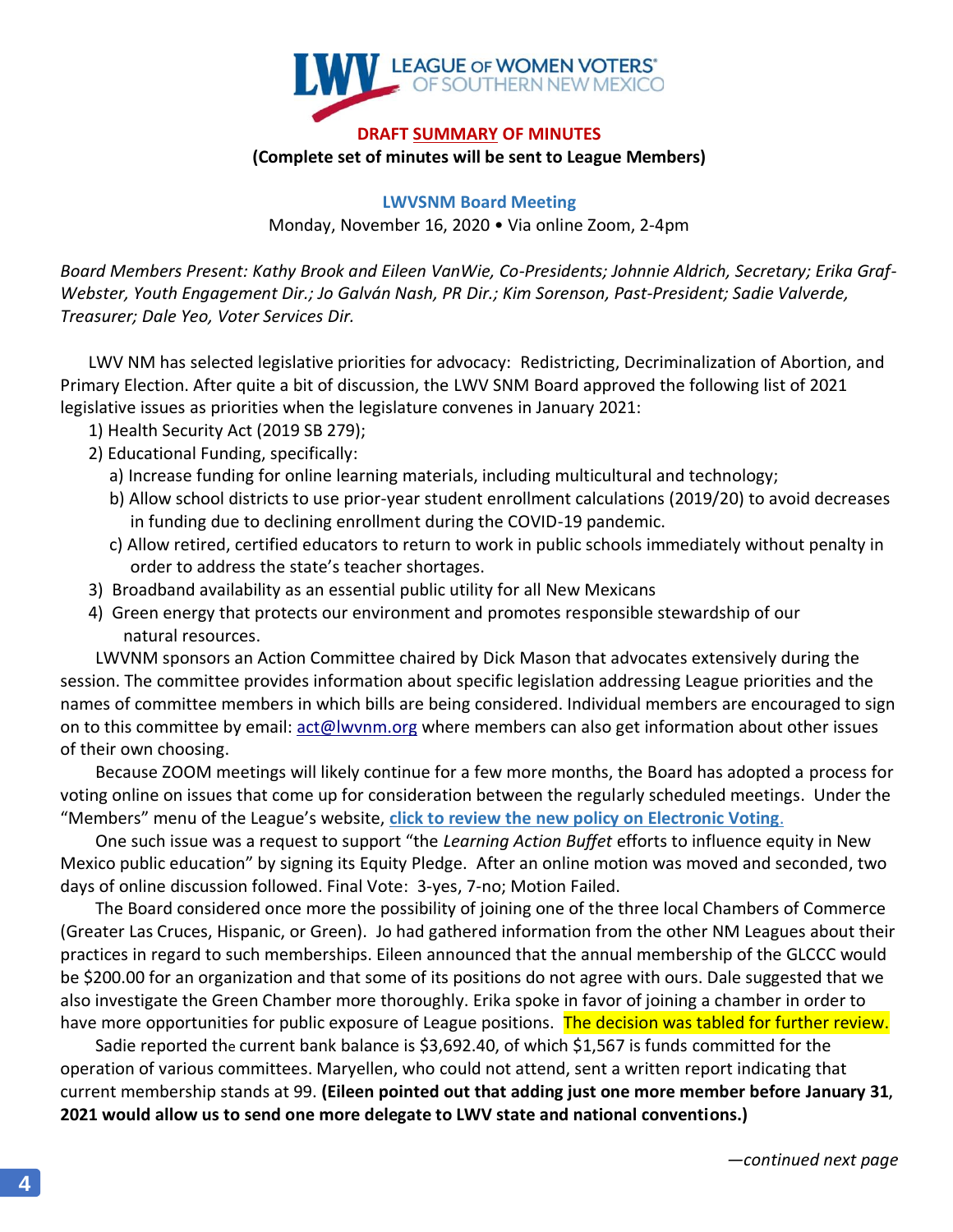## *Draft* **Minutes Summary (cont.)**

Voter Services Activities leading up to and during the November 3 election were extensive, including: League members showed up to encourage voting and answer questions on two Saturdays at the Farmers Market; distributed flyers through the city's Senior Services Meals on Wheels deliveries; work with NMSU students and faculty through email blasts and setting up voter registration tables; served as poll watchers at both Early Voting and Election Day polling centers; designed, sold and distributed "Vote Early!" yard signs; work with the state PR Committee to create print and radio public service announcements and distribute social media posts throughout the state; and, visited various nursing homes answering questions about absentee voting.

A major project was distribution of the Voters Guide in English and Spanish. There were no English copies left and in retrospect the number of Guides could have been increased from the 1,000 to the 2,000, which has been done in Presidential election years. There will also be further reviews by state and national of Vote411.org, its use, and any changes needed to the website for future elections.

The Empowering Voters Planning Committee, chaired by Eileen, has analyzed our participation and made several recommendations for improvement in the next major election.

> *—Minutes Summary Submitted by Johnnie R Aldrich, LWVSNM Secretary*

*Yellow indicates action*



#### **LAS CRUCES CITY COUNCIL • Work Session**

OCT. 26, 2020 Observer: Kathy Brook

**Legislative Priorities and Capital Outlay:** Councilors engaged in a discussion with lobbyist Larry Horan of the city's legislative priorities and capital outlay requests. Final priorities will be approved by the Council in December. Possible capital projects include sewers and utilities (septic tank replacements on the E. Mesa), street and flood control projects (also on the E. Mesa), public safety (replacements of data terminals in vehicles, ADA and security needs at fire station 1, upgrades of police and fire radios), and building improvements at Branigan Cultural Center and Youth Services buildings. Larry Horan recommended adoption of a fairly short list (3-5 projects). Legislative priorities included in the discussion were regulation of tobacco products, legalization of cannabis, tort reform (based on recommendations from the Civil Rights Commission), elimination of the tax on Social Security benefits, and Coalition of Sustainable Community recommendations.

The agenda also included a presentation from city staff concerning revitalization strategies and tools. Priority areas identified by Elevate Las Cruces are Amador Proximo, El Paseo, and Apodaca, with S. Solano added more recently.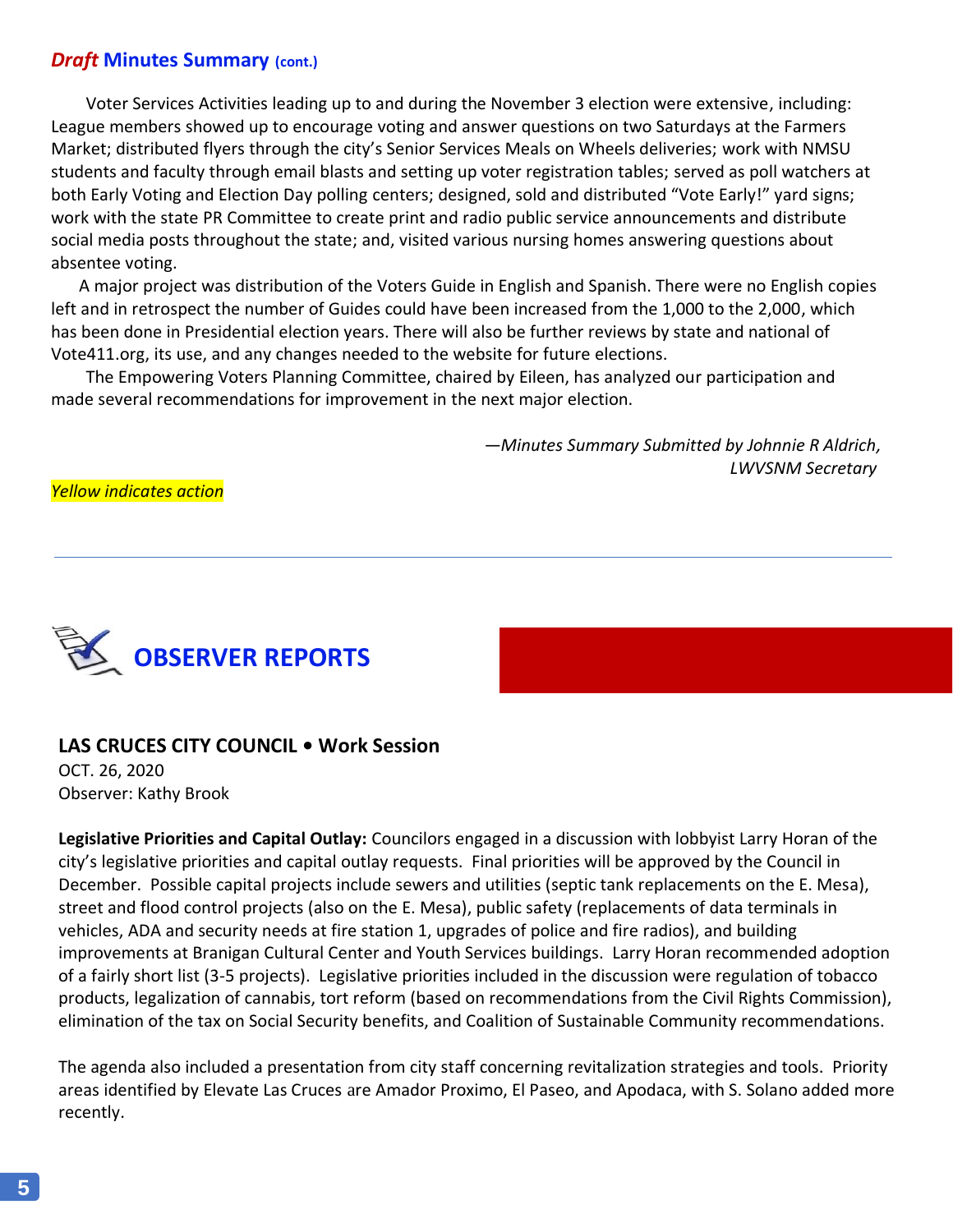

## **LAS CRUCES CITY COUNCIL • Regular Meeting**

NOV. 2, 2020 Observer: Kathy Brook

The meeting was unusually short. Councilors approved a city investment of \$400,000 in LEDA funds in Lasen, Inc., a company which specializes in aerial mapping using drones and helicopters, including mapping of pipelines. With respect to Lasen, NM Economic Development Department will contribute up to \$750,000 to support expansion of the company which has been in Las Cruces for 30 years and will be relocating from N. Telshor to a location near Burn Lake.

A citizen participation plan required by the Department of Housing and Urban Development (HUD) was also approved. The plan describes how citizens are able to participate in development of the Consolidated Plan and Analysis of impediments to fair housing choices. Natalie Green is the contact for those wishing to participate in the process.

#### **LAS CRUCES CITY COUNCIL • Work Session**

NOV. 9, 2020 Observer: Kathy Brook

Items included a report on the existing skate park and discussion of renovation (with funds provided by the state) and/or replacement of the park. This was the only portion of the meeting that I have been able to review. Other items were the city's Diversion and Development Juvenile Citation Program, the 2020 ethics survey and the East Lohman Development Plan.

## **SOUTH CENTRAL SOLID WASTE AUTHORITY • SPECIAL MEETING**

NOV. 11, 2020 Observer: Johnnie R. Aldrich via Go To Meeting – 9:07 a.m.

"Surely this was the shortest meeting in the history of this Board," commented a disembodied voice of one of the participants after Chair Lynn Ellins declared adjournment at 9:23 a.m.

This special meeting dealt with only two financial items. After months of waiting for approval of the Board's loan application to the New Mexico Finance Authority, final acceptance and terms arrived last week and needed Board approval before January 1, 2021. The over \$3 million 30-year loan at 2.4% annually pays for the acquisition and installation of a Gas Collection System at the Corralitos Landfill. The collection system is necessary for the landfill to comply with federal regulations of the Clean Air Act. Approval was unanimous.

Also unanimous was approval of "hazard pay" for "All SCSWA Employees Working Onsite" and 4 administrative staff who have continued to work despite the danger of contracting the COVID-19 virus. The original resolution was presented in last month's regular Board meeting but was tabled for re-wording because of the need for legal clarification. Director Patrick Peck pointed out that, unlike the Albuquerque and El Paso trash collection entities, our local services have had no interruptions or shutdowns because of employee shortages. Qualified employees will receive \$125.00 per pay period "until the end of COVID-19 restrictions."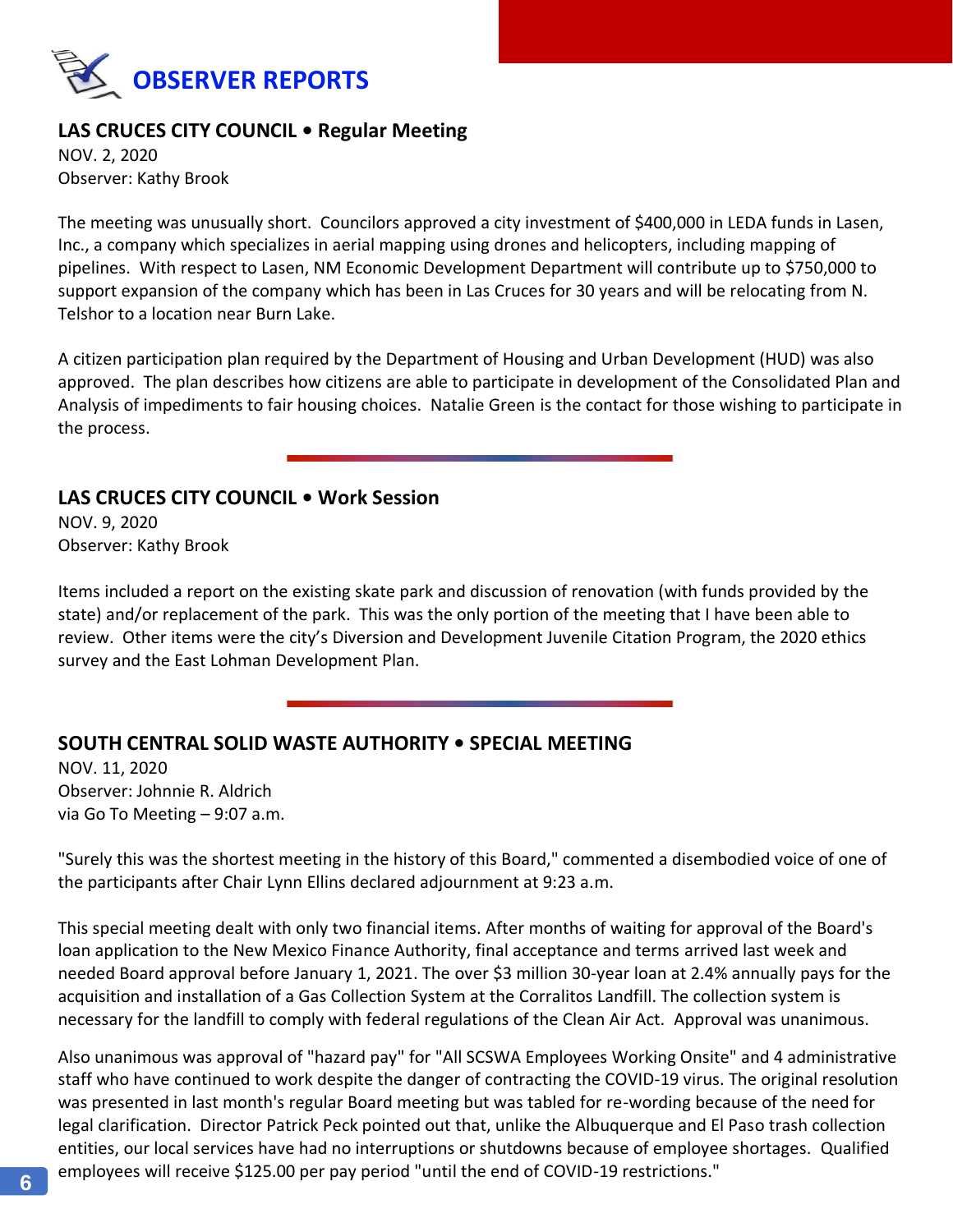

## **BOARD OF COUNTY COMMISSIONERS • SPECIAL MEETING**

Nov. 13, 2020 Observer: Jo Galván Nash

All Commissioners and the County Manager were in attendance.

**ELECTION RESULTS:** The Board of County Commissioners (BOCC) met as the canvassing board and heard from Chief Deputy County Clerk Lindsey Bachman who presented a thorough report regarding the results of the Nov. 3 General Election. The canvass is an official audit of the election results. She reported that 82,913 persons voted in Doña Ana County. Of the total, 27,815 voters cast their ballot via absentee, 40,236 voted early inperson and 14,862 voted in-person on election day. Approximately 62% of eligible county voters voted.

"The turnout was enormous in a time when people are not leaving their houses," Bachman said. "We all should be proud that voters found value in our democratic process."

She said COVID-19 did impact the election: there was an increased number of absentee voters and those voting early; additional health precautions were necessary and PPE was distributed; poll worker trainings were done via Zoom; there was a reduction in the number of voters who could be in voting rooms; and, outdoor absentee ballot boxes were utilized.

Bachman said there "was a robust effort to recruit new people" to staff all the election sites, and the transparency of the election "was highly monitored." A total of 290 people, including members of the **LWVSNM**, participated in the various election assignments, as indicated in the chart below.

| <b>Name of Organization</b>        | <b>Position Appointed</b>      | <b>Number of</b><br><b>Appointees</b> |  |
|------------------------------------|--------------------------------|---------------------------------------|--|
| <b>Democratic Party</b>            | Challengers                    | 37                                    |  |
| <b>Republican Party</b>            | Challengers                    | 92                                    |  |
|                                    | <b>County Canvass Observer</b> | $\mathbf{1}$                          |  |
| <b>Republican Candidates</b>       | Watchers                       | 94                                    |  |
| <b>Common Cause</b>                | Watchers                       | 52                                    |  |
| <b>League of Women Voters</b>      | Watchers                       | 6                                     |  |
| <b>Attorney General's Office</b>   | Watchers                       | $\overline{2}$                        |  |
| <b>University of New Mexico</b>    | <b>Academic Observers</b>      | $\overline{2}$                        |  |
| <b>Empowerment Congress of DAC</b> | Watchers                       | 4                                     |  |
|                                    | <b>TOTAL</b>                   | 290                                   |  |

Bachman described some of the challenges they faced, such as a computer server which did not crash but did run slowly causing results to be delayed. Bachman said the server needs to be replaced before the next major election. She also indicated tensions among a few individuals for various reasons, but matters were quickly resolved. And, there is need for a recount for State Representative District 53 since the totals were so close. It will be done around the first week of December, she said.

Prior to voting on the resolution, five residents spoke during public input urging the BOCC to vote against accepting the results. They described several "voting discrepancies."

The BOCC ultimately voted in favor, 3-to-2, to certify the election results, with Commissioners Isabella Solis and Ramon Gonzalez voting no. The canvass must also be approved by the Secretary of State who also generates all the certificates of nomination. The County then mails the certificates to the winners.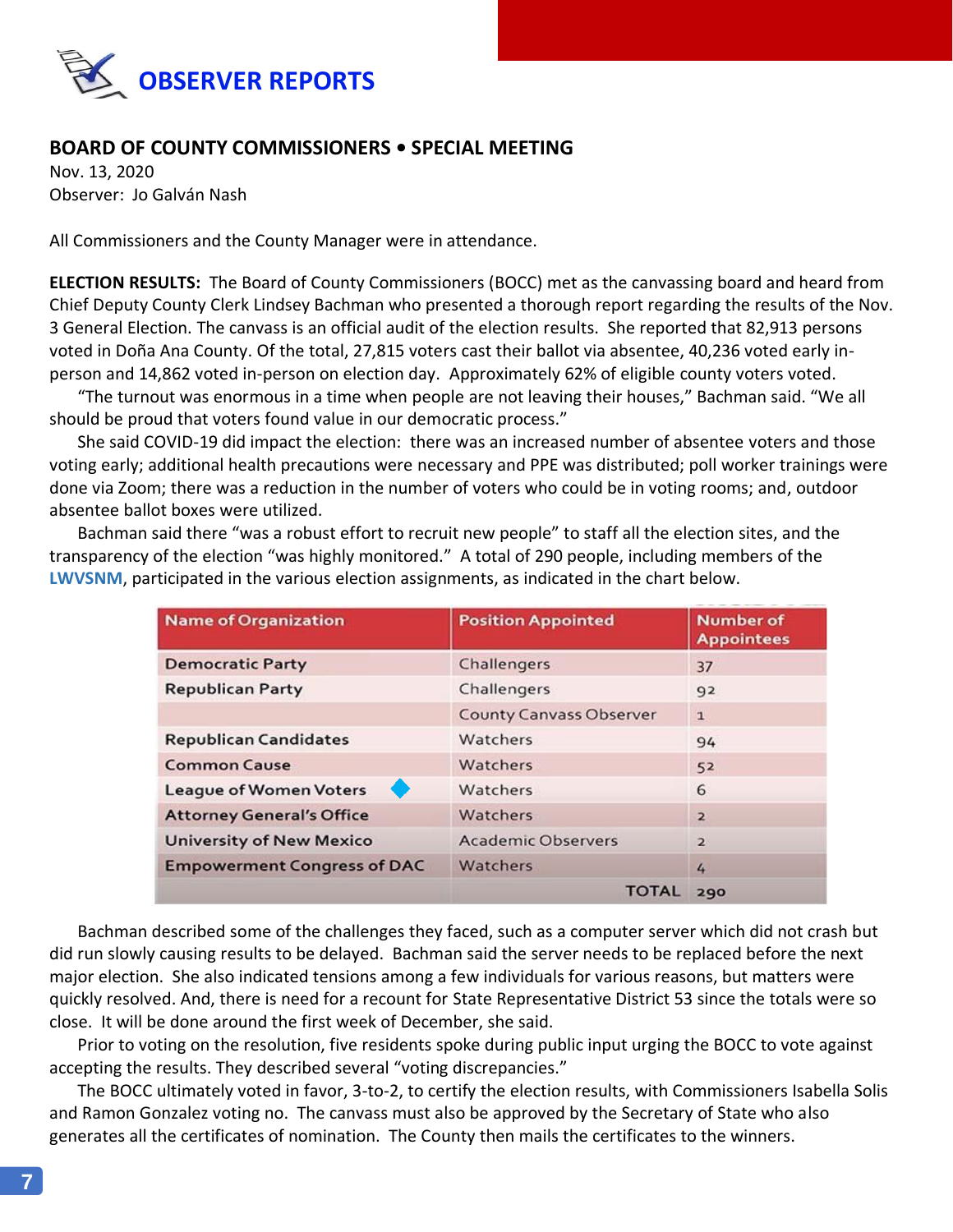

## **LAS CRUCES CITY COUNCIL • Regular Meeting**

Nov. 16, 2020 Observer: Kathy Brook

The Council approved purchase on a sole source contract of body cameras for all officers responding in the city, including codes and animal control. The Council also approved amendments to the 2019 Action Plan for HUD CDBG funds. For the COVID housing cost assistance program, eligible households can receive up to \$1,500/month for three months with demonstration of financial hardship and appropriate documentation. About 422 applications have been submitted for Las Cruces mostly for rent.

In the comment section of the agenda, several councilors expressed support for the Think New Mexico agenda item on predatory lending practices.

#### **Ngage Meeting (Virtual Leaders Circle)**

Nov. 17, 2020 Observer: Cathy Burn

#### **Summary of last meeting**

Covid19 has increased the digital divide. Conversation to develop a plan to set up a broadband task force that will for the foreseeable future have all communities of NM involved. Begin a draft of a sign-on letter to be sent to agencies all over the state.

#### **Presentation by Department of Information Technology Cabinet Secretary John Salazar**

New Mexico has a Broadband Strategic Plan. This plan was developed by a company in Maryland. The company researched economic conditions, education, health agencies, public services, political and civil engagement, public safety, telework, and Covid19 responses. In addition, data also was collected to identify underserved residents and businesses. It is a three-year plan that has a list of projects as well as cost by counties.Funding will be provided the state, local agencies, and grants, such as federal grants.

Some challenges would be: (1) recurring funding for the ISP provider; (2) large land mass areas in New Mexico; (3) counties with broadband but no computers; and (4) support for writing grants.

#### **Leadership Circle Discussion**

A task force has been formed to write a letter to all agencies throughout the state to be signed by members of these agencies for support for the Broadband initiative.

#### **Las Cruces Public Schools Board of Education • Regular Meeting**

Nov. 17, 2020 Observer: Eileen VanWie

President Terrie Dahlman, VP Maria Flores, Sec. Ray Jaramillo, Members Carol Cooper and Teresa Tenorio

Recognition:

Anelise Elmquist, Sierra Middle School Student – wrote the book **[Cooper's Tale: A COVID](https://www.amazon.com/Coopers-Tale-COVID-19-Story-Dog/dp/B08CPB4V6Q/ref=sr_1_1?dchild=1&keywords=cooper%27s+tale&qid=1606572194&s=books&sr=1-1)-10 Story from a Dog** (available from Amazon). She also sells her greeting cards at the Farmers' Market.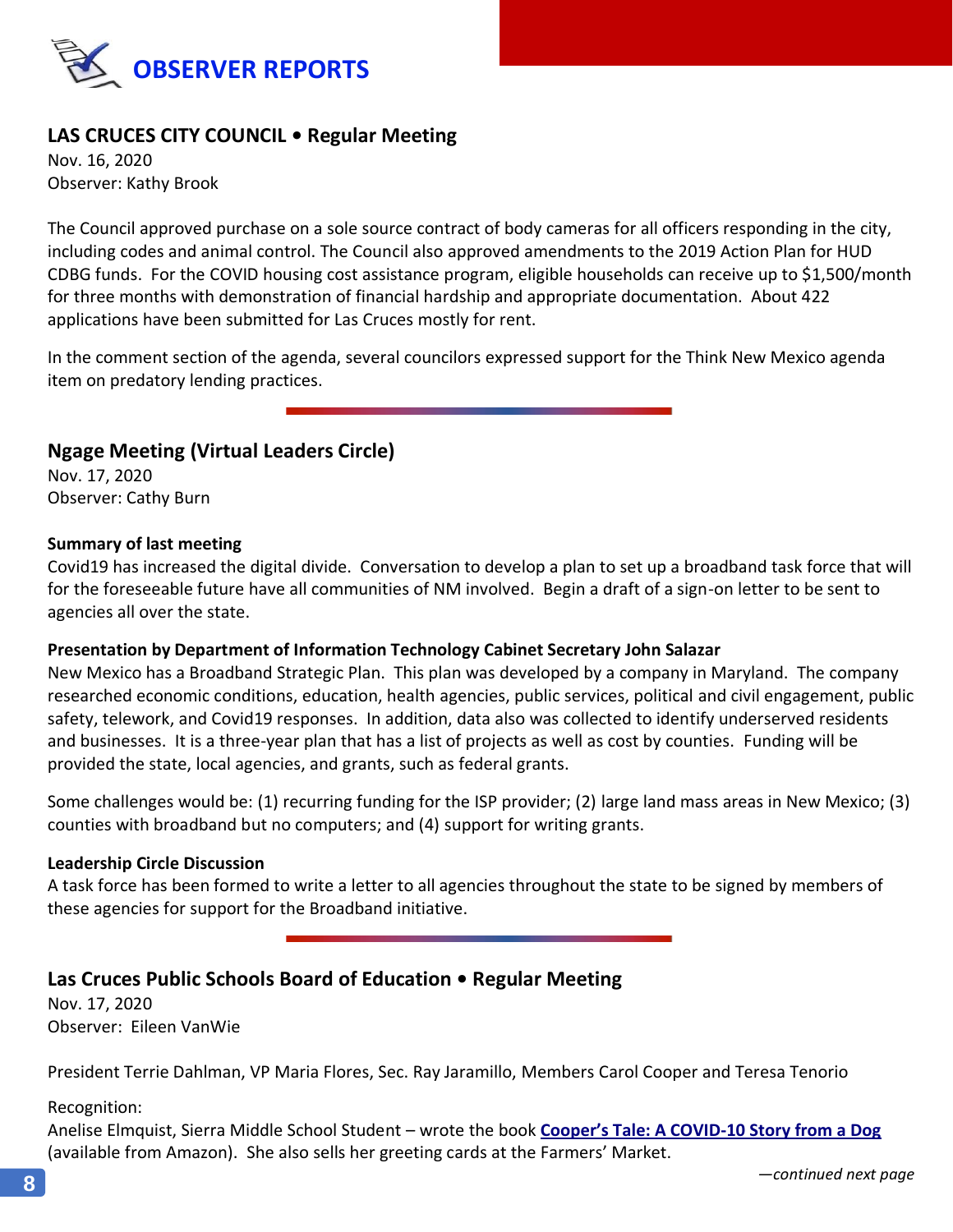

## **LCPS SCHOOL BOARD (cont.)**

Public Comment: Have a social hour on Zoom for students. UP Coalition (drug abuse prevention) offers support to the school.

Superintendent's Report:

COVID-19 report on LCPS website. Canvas Resources for parents also on website Check-in with your kids volunteer project collaborating with Gadsden ISD and Hatch Valley PS To consider return to hybrid, need less than 5% COVID positivity rate. DAC has a rate over 18.6% of cases "Please stay away from El Paso"

Principals:

Ralph Ramos, Shelley Harris (Hermosa Heights), Fred Montalvo (Picacho Middle School), Eric Fraass (Mayfield HS)

School re-entry plan for hybrid/operational has detailed actions for "What if" situations, including a "Wellness Screening Agreement" with parents. Parents promise to do a daily home health check before student leaves for school.

The 2021 Legislative Priorities for the LCPS Board of Education are:

- Ensure transportation funding is fair, equitable and adequately funds student transportation, including fuel costs, maintenance costs, replacement buses every 12 years, and air conditioning in high heat index areas;
- Ensure that SEG funding for FY22 is based on FY20 student enrollment calculations and not FY21 calculations to avoid significant decreases in funding due to the COVID-19 emergency;
- Hold Harmless Cash Balances: Support any initiative to protect district cash balances;
- Advocate for sufficient funding for the full implementation of the Student Diabetes Management Act;
- Advocate for funding to expand the broadband infrastructure in Southern New Mexico;
- Work with the Public School Capital Outlay Council to secure adequate funding for rebuilding Columbia Elementary School.

## **CITY OF LAS CRUCES PUBLIC UTILITIES BOARD • WORK SESSION AND REGULAR MEETING**

Nov. 5, 2020 and Nov. 12, 2020 Observer: Beth Bardwell

Members absent: 1 from Work Session; 0 from Board Meetings Total number of Board members: 7

**At the regular board meeting**, it was announced that Delilah Walsh has been hired as the Director of Las Cruces Public Utilities replacing Dr. Jorge Garcia who retired in September.

**The work session continued to update Board members about options to augment the City's drinking water supply.** Utility staff and consultants from Shomaker & Associates continue to update Board members about alternate supplies of drinking water in the event of declines in groundwater from over pumping or legal constraints on the City's existing water rights that might arise from the Texas vs. NM litigation currently pending **q** in the U.S. Supreme Court.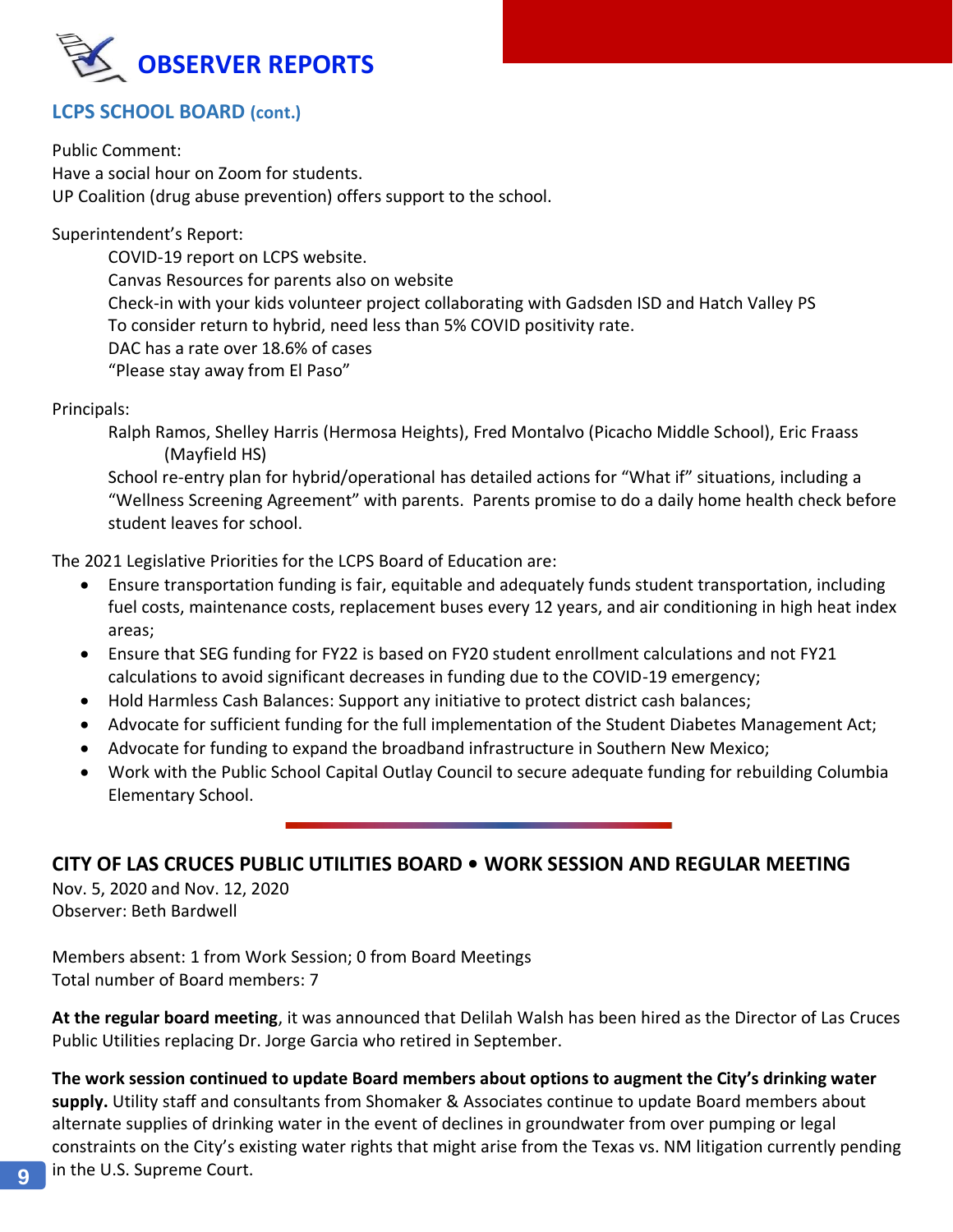

#### **CITY PUBLIC UTILITIES BOARD (cont.)**

City residents have been fortunate to date that the cost of supplying drinking water is relatively minimal consisting of the cost of running the pumps and minimal treatment of groundwater for bacteria and suspension of iron and magnesium. Because our current supply is so inexpensive, wise use of the existing water supply will always be the cheapest and most reliable option for securing Las Cruces' water future.

Still, under discussion is one option to use Aquifer Storage and Recovery (ASR) to augment the existing supply. ASR injects surplus treated wastewater underground via injection wells or settling basins and "banks" it until a later date when it is recovered via groundwater supply wells. Albuquerque and Rio Rancho currently utilize ASR as well as El Paso. Prohibitive costs may include treating injected wastewater to primary drinking water standards which as mentioned above we don't have to do now. The Board agreed that consultants should proceed with feasibility analyses and preliminary discussions with New Mexico Environment Department and the Office of the State Engineer.

Another option would be to treat wastewater to primary drinking water standards for direct reuse, otherwise known as "toilet to tap." Although some people might object, Las Cruces discharges our treated wastewater into the Rio Grande which is then diverted and treated at El Paso for drinking water. Cloudcroft also is pursuing direct potable reuse. The advantage of this option is you avoid the entire cost of pumping it underground and pumping it back up as in the aquifer storage and recharge alternative above. There was little to no Board discussion regarding this option although additional feasibility analyses may be forthcoming.

The final option discussed was a third ag to urban transfer, this time to be imported from the Mimbres groundwater basin that is the sole source of drinking water and municipal supply for Deming. Trends in groundwater use in the Mimbres Basin indicate that the Deming area is experiencing some of the greatest declines in groundwater storage in the Mimbres Basin. There was no discussion about the potential impacts to Deming or food production. The estimated cost of the water pipeline from Deming to Las Cruces alone is \$92 million dollars.

Larger and more difficult questions are not likely to be discussed, at least by the current Utility Board, such as should water scarcity limit growth in a desert community subject to drought and climate change?

## **LAS CRUCES CITY COUNCIL • WORK SESSION**

Nov. 23, 2020 Observer: Kathy Brook

The first agenda item was a very interesting presentation and discussion concerning the city's Mobile Integrated Health (MIH) Program, administered by the Las Cruces Fire Department. The purpose was to describe plans to reduce the numbers of residents who use 911 for services that can be better addressed elsewhere and to help the elderly to address gaps in their health care. The main users of 911 served by the MIH are Medicare seniors with mobility issues and Medicaid patients over 55 who are disabled with low income, substance abuse and/or mobility issues.

The Fire department has partnered with NMSU and with Memorial Medical Center to deploy respectively Master of Social Work Students and resident physicians with MIH. Challenges include the lack of Medicare coverage of personal care services, substance abuse and mental health issues, and reluctance of clients to move to assisted living or nursing homes. The discussion included a description of the LCPD Crisis Intervention Unit which handles about 1,500 calls annually.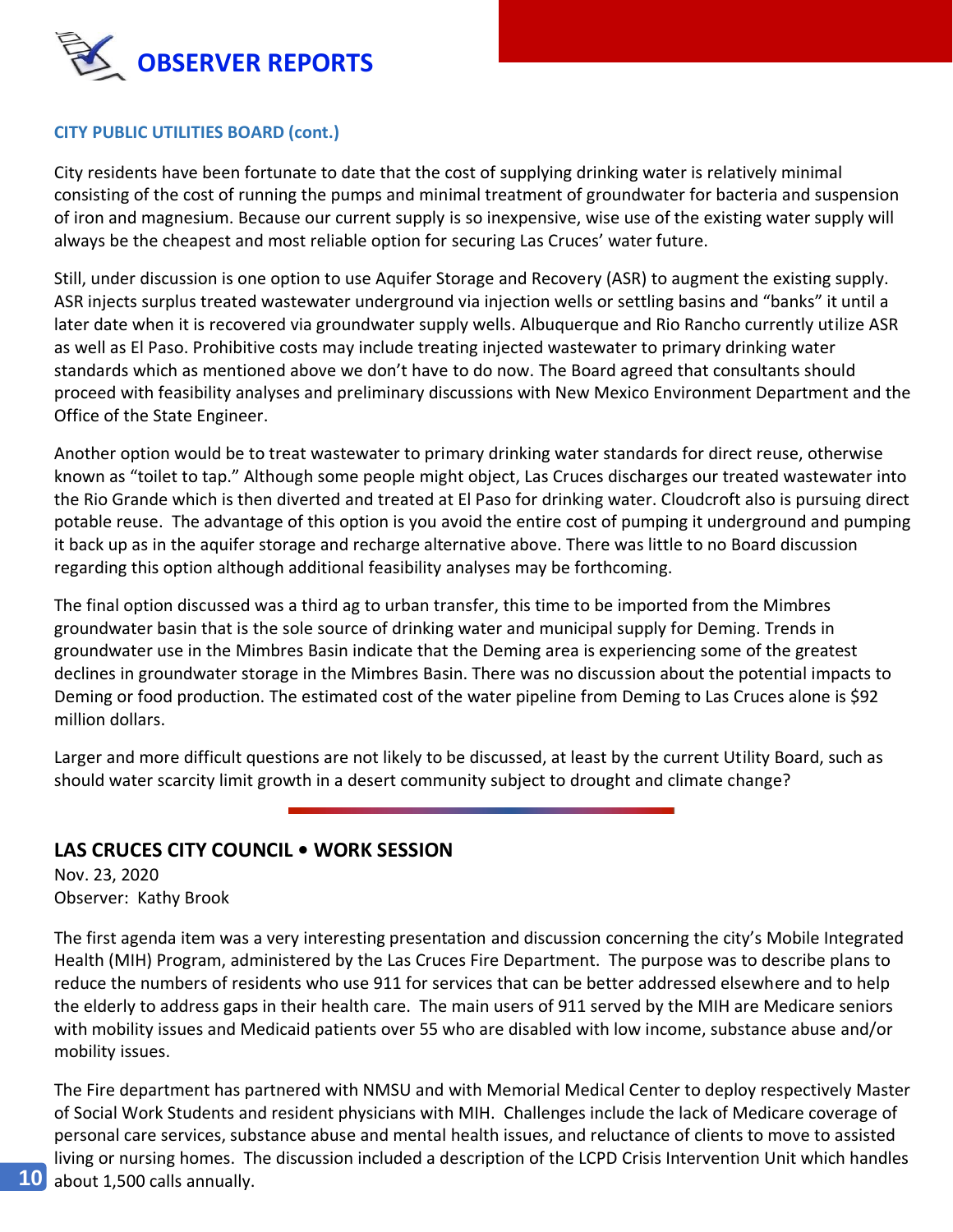# $\equiv$  Treasurer's Report  $\equiv$

Provided by Sadie Valverde, Treasurer

## **OCTOBER 2020** October 2020

| Date                                                                                          | Description                                                                                                |                                                                                                                    |          |       | Deposit/Credit Payments/debts Balance |                       |
|-----------------------------------------------------------------------------------------------|------------------------------------------------------------------------------------------------------------|--------------------------------------------------------------------------------------------------------------------|----------|-------|---------------------------------------|-----------------------|
| $9 - 24 - 20$<br>$9 - 28 - 20$                                                                | Citizen's Bk Bal                                                                                           | Deposit - \$400.00 fr. El Paso Electrice<br>Co. voter's guide-<br>$65.00$ – membership dues<br>$95.00$ – donations | \$560.00 |       |                                       | \$9,292.41            |
| $9 - 29 - 20$                                                                                 | Deposit                                                                                                    | - donations – transfer<br>pay-pal                                                                                  | 268.35   |       |                                       |                       |
| $10-06-20$                                                                                    | Deposit                                                                                                    | - donation – Rosa Morales<br>transfer fr. Pay-pal                                                                  |          | 97.50 |                                       |                       |
| Total Deposit as of 10-23-20                                                                  |                                                                                                            |                                                                                                                    |          |       |                                       | 925.85                |
| <b>CURRENT BALANCE AS OF 10-23-20</b>                                                         |                                                                                                            |                                                                                                                    |          |       |                                       | \$10,218.26           |
| <b>EXPENSES:</b><br>9-29-20 ABC Printing – voters flyers                                      | 10-12-20 – We Are It – web page<br>Total Expenses paid as of 10-23-20<br>Total Bank balance as of 10-23-20 |                                                                                                                    |          |       | \$75.00<br>42.24                      | 117.24<br>\$10,101.02 |
| Donation<br>yard signs<br>Diversity Fund<br><b>Immigration Study Fund</b><br>Youth Engagemnet |                                                                                                            | \$3,939.20<br>1030.00<br>1000.00<br>625.00<br>500.00                                                               |          |       |                                       |                       |

Account Balance with Bank Statement as of 10-23-2020 \$10,101.02